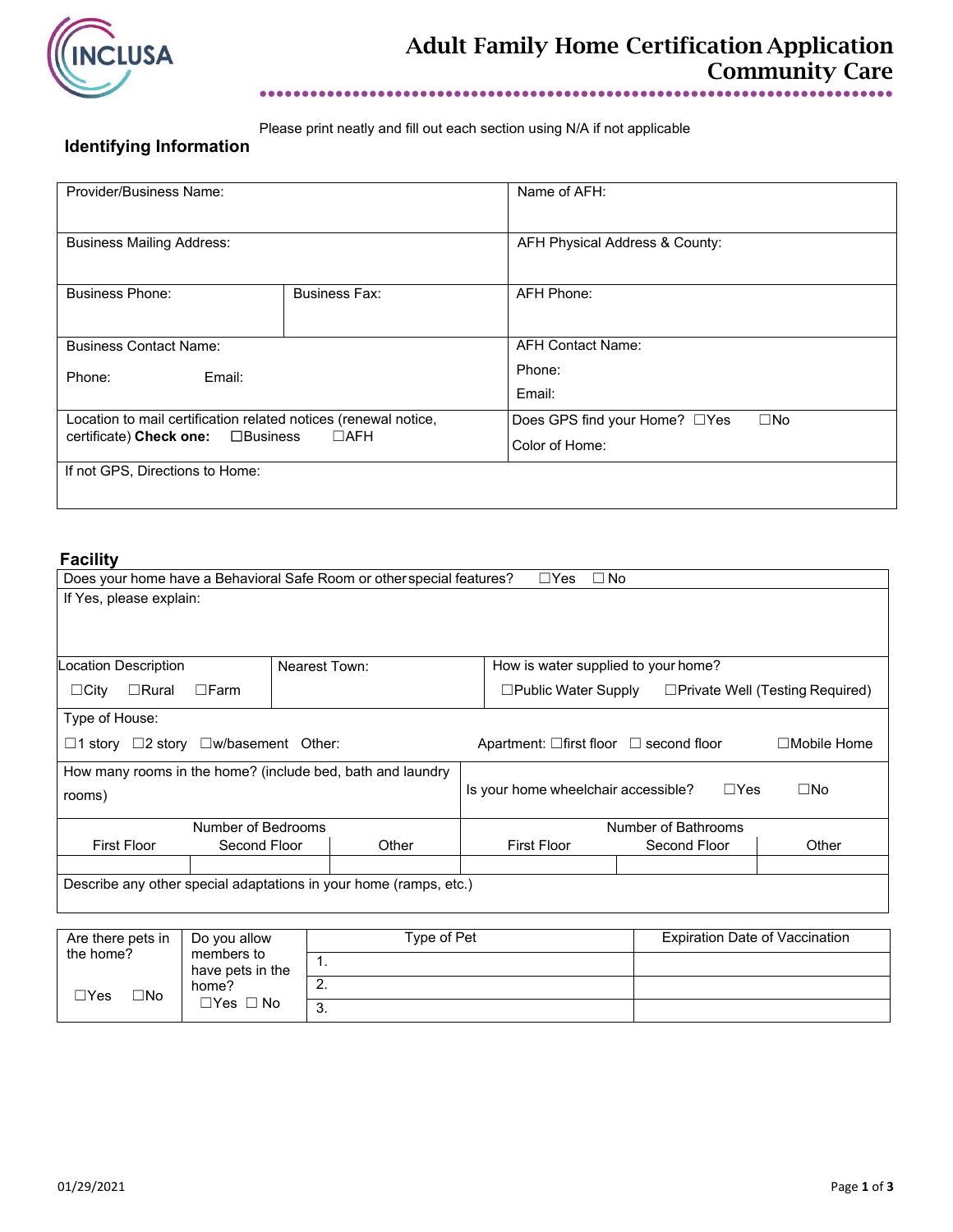Please providethe following information for any individuals 18 years of age or older who live in the facility and are not a member/resident.

| Last Name, First, MI | <b>Relationship to Applicant</b> | D.O.B |
|----------------------|----------------------------------|-------|
|                      |                                  |       |
|                      |                                  |       |

## **Preferences**

| Do you want to be certified for one or two adults? $\Box$ One $\Box$ Two $\Box$ This is a <b>Shared Room</b>             |  |  |  |
|--------------------------------------------------------------------------------------------------------------------------|--|--|--|
| Do you have a gender preference? $\Box$ Male $\Box$ Female $\Box$ No Preference                                          |  |  |  |
| What <b>age group</b> would you prefer to work with? $\Box$ 18-25<br>$\Box$ 25-65 $\Box$ 65 & older $\Box$ No preference |  |  |  |
| What <b>populations</b> would you prefer to provide care for? $\Box$ DD $\Box$ PD $\Box$ FE $\Box$ MH Other:             |  |  |  |
| Would you provide Respite in this home? $\Box$ No $\Box$ In an Open Bed $\Box$ In an Additional Bed                      |  |  |  |

### **Insurance Liability Insurance**

- 1. Vehicle. Applicants who transport members in their vehicles shall have a valid driver's license and shall provide Inclusa with documentation of minimum liability insurance coverage of \$1 Million. Inclusa expects that providers will follow proper protocol to ensure that all drivers have gone through a driver's license check and that adequate insurance coverage is in place.
- 2. General Liability. Applicants shall provide Inclusa with documentation of sufficient minimum facility liability insurance coverage of \$1 Million + \$1 Million umbrella.
- 3. Professional. Applicants shall provide Inclusa with documentation of sufficient minimum professional liability insurance coverage of \$ 1 Million to ensure protection.

#### **PLEASE PROVIDE A DECLARATION PAGE OF YOUR INSURANCE POLICIES**

## **Experience**

- 1. Do you operate any other residential facilities that serve adults? ☐Yes ☐No If yes, please identify the licensing or certifying agency and type of license or certificate, **copy required**:
- 2. Have you ever been denied licensure or certification of any kind to provide care or services to persons or, has such a licensure or certification ever been revoked or suspended? □Yes □No If yes, please identify the licensing or certifying agency and type of license or certificate:
- 3. Does staff in this home have or will receive any specialized training? Please explain:
- 4. Will staff hold any licensure? Please explain:

#### **Financial**

The sponsor may be requested to present evidence of having access to sufficient financial reserves to meet the needs of all residents and of all members of the household for whom the sponsor is financially responsible and to ensure the adequate functioning of the home for a period of at least 30 days without receiving payment for the care of any resident. Please check all other sources of income that could be utilized:

 $\mathcal{L}=\mathcal{L}=\mathcal{L}=\mathcal{L}=\mathcal{L}=\mathcal{L}=\mathcal{L}=\mathcal{L}=\mathcal{L}=\mathcal{L}=\mathcal{L}=\mathcal{L}=\mathcal{L}=\mathcal{L}=\mathcal{L}=\mathcal{L}=\mathcal{L}=\mathcal{L}=\mathcal{L}=\mathcal{L}=\mathcal{L}=\mathcal{L}=\mathcal{L}=\mathcal{L}=\mathcal{L}=\mathcal{L}=\mathcal{L}=\mathcal{L}=\mathcal{L}=\mathcal{L}=\mathcal{L}=\mathcal{L}=\mathcal{L}=\mathcal{L}=\mathcal{L}=\mathcal{L}=\mathcal{$ 

☐Savings ☐Line of Credit ☐Loan ☐Purchase Contract ☐Other Assets

## **Training**

While Inclusa recognizes that most agencies follow a higher standard for their 1-2 bed Adult Family Homes, Inclusa expects that at a minimum, facilities meet the Wisconsin Medicaid Standards for Certified 1-2 bed Adult Family Homes.